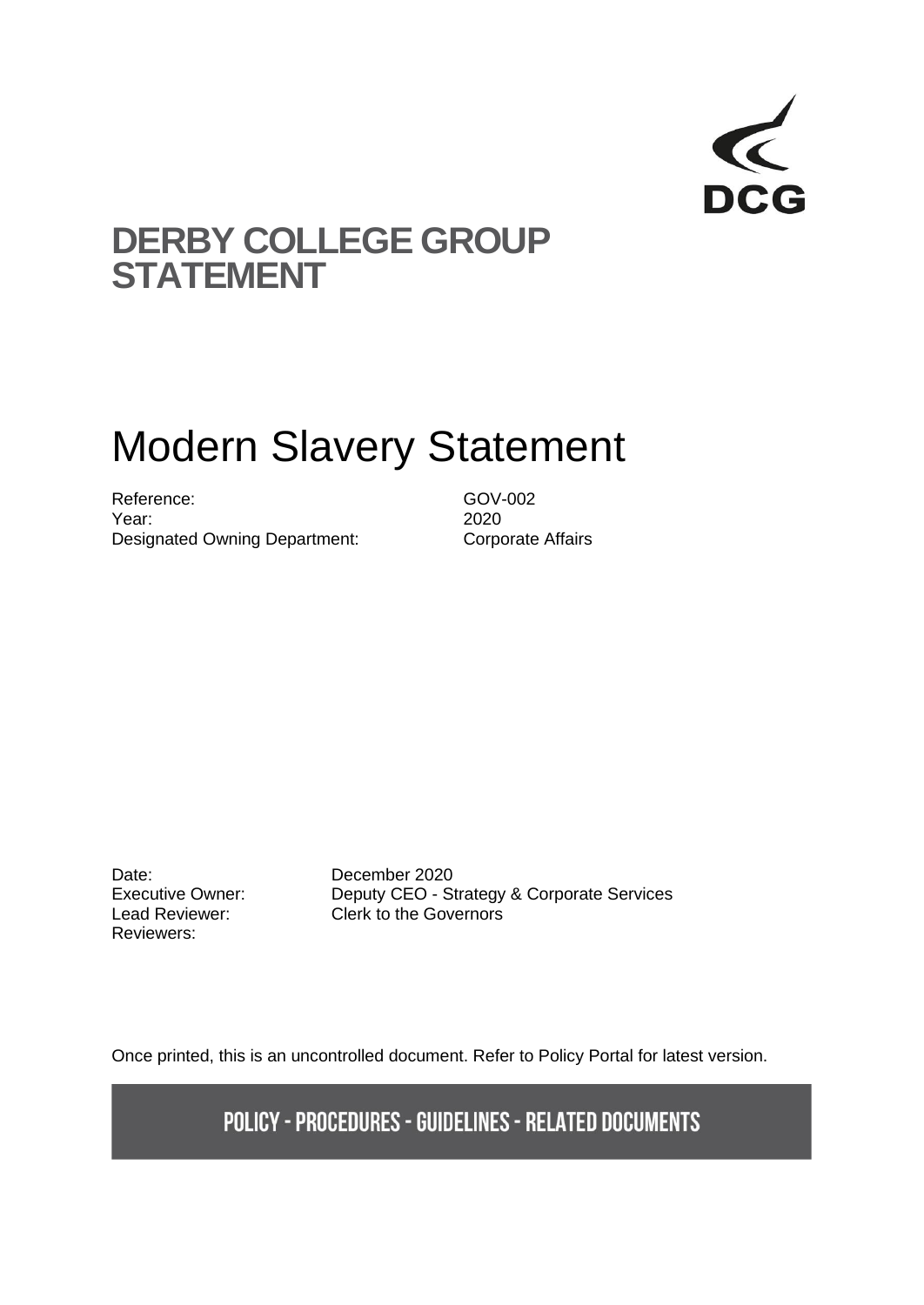### **Modern Slavery Statement, December 2020**

DCG is committed to tackling modern slavery and aims to do this by raising awareness and understanding of modern slavery and human trafficking amongst its employees and students, ensuring there is no modern slavery in the Group's own business and the Group's supply chains. The Group considers modern slavery prevention as part of a broader human rights agenda and as such engages with the wider community to promote individuals' protection.

#### **Organisational Structure and Supply Chains**

#### Organisational Structure

DCG primary business is the provision of education and skills training to individual students, employers and their employees and school pupils. In addition, the Group provides nursery care for children up to the age of four. Other activities include the provision of cleaning services through a subsidiary, DCG Services Limited. The Group is based in Derbyshire and operates from four main campuses – two within the City of Derby and two within the County of Derbyshire. The Group also provides community education in an outreach centre in the City of Derby and works directly on employer premises in the East and West Midlands.

#### Employees and Supply Chain

The Group and its subsidiaries employs a range of suppliers, including seasonal and sessional employees. A breakdown for 2019/20 is provided below:

- An average of 1,008 people, 758 were teaching/teaching support employees;
- 86 sessional staff assigned to DCG for its main business of education and skills training;
- 18 employees of DCG Services Limited
- Around 4,000 suppliers and sub-contractors
- In 2019/20 the Group's turnover was around £50m, £6.1m was spent on goods and services.

#### **Responsibility for Anti-Slavery Initiatives**

The Group's Deputy Chief Executive takes overall responsibility for supporting and overseeing anti-slavery initiatives, and focussed responsibility is assigned as follows:

Student Support – Director of Services for Students Student Engagement – Head of Behaviour for Learning Employee Engagement – Executive Director of Human Resources Supplier Engagement – Procurement Manager

#### **Policies**

The Group has a review cycle for all policies and plans to incorporate expectations of Group employees, suppliers and others, as appropriate, at review stages. Policies currently in place that incorporate elements aimed at supporting the abolition of modern slavery are: Code of Conduct for Employees, Recruitment and Selection Policy, Health and Safety and Welfare at Work, Public Interest and Disclosure Policy, Safeguarding Policy and Financial Regulations. In addition, where a tender process takes place to appoint a new supplier, alongside standard questions, questions and requirements around social responsibility, sourcing and modern slavery are included.

The Suppliers' Handbook includes a statement to reflect the expectations contained within the Modern Slavery Act.